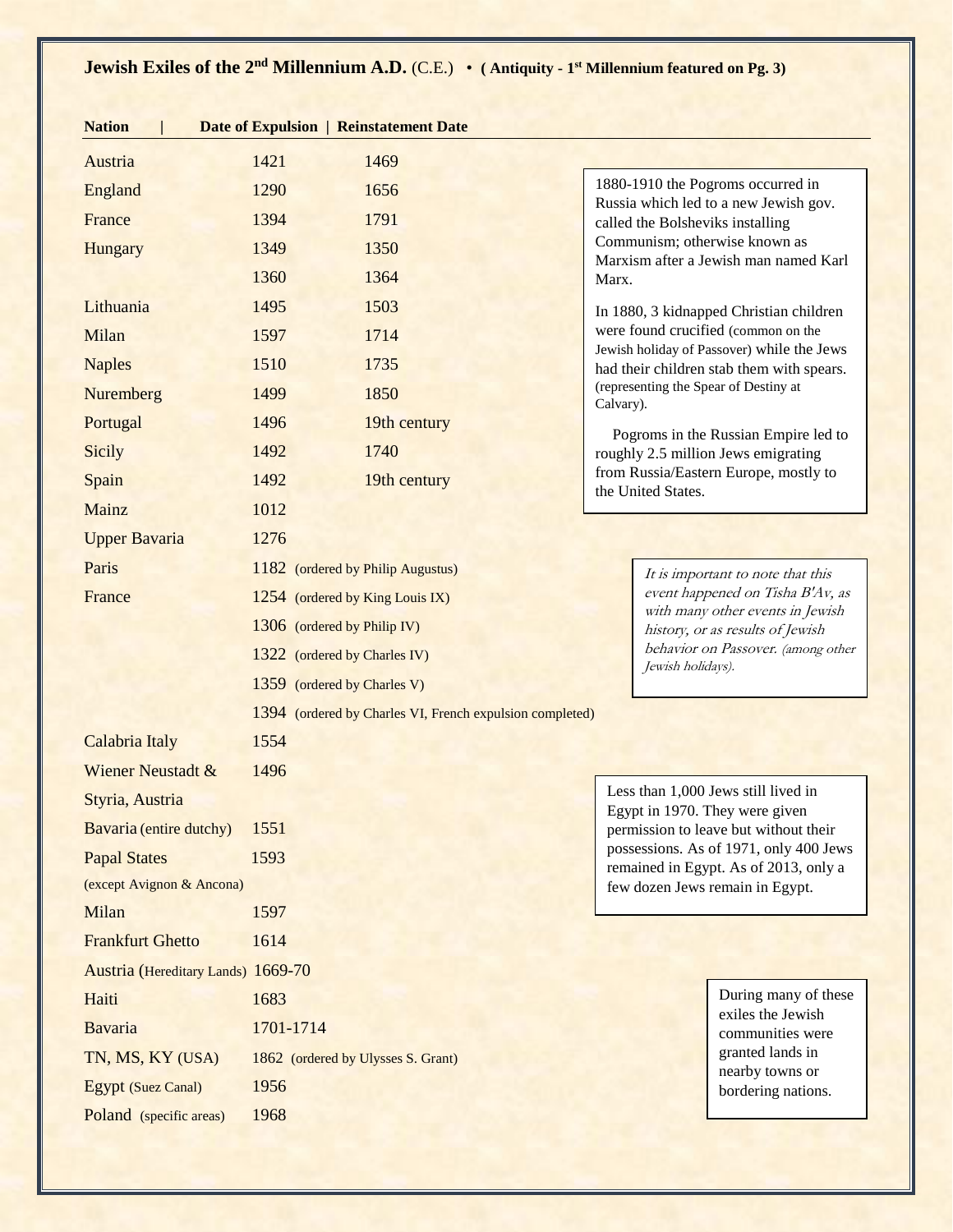- The Catholic Church's Inquisition is one well-known policy for the ethnic cleansing of Jews from Europe; particularly after the corruption of society and kidnappings of Christian children in Spain. On the other hand, the church was merely one organization and set of belief systems that opposed (what many viewed as) inhumane Jewish practices. The influential philosopher and logician Ramon Llull (1232–1315) called for expulsion of all Jews who would refuse conversion to Christianity. Some scholars regard Llull's as the first comprehensive articulation, in the Christian West, of an expulsionist policy regarding Jews.

- In 1791, Catherine the Great issues the Pale of Settlement which was a western region of Imperial Russia with varying borders that existed from 1791 to 1917, in which permanent residency by Jews was allowed and beyond which Jewish residency, permanent or temporary, was mostly forbidden. Was considered the world's only Jewish homeland prior to the institution of Israel in Palestine.

— Many Jewish exiles were the cause of Usury, which is the loaning of money at interest. This was against the teachings of Jesus Christ and always thought to be a deeply immoral practice. Usury was considered extremely unfair to the individuals to fell victim to accepting the funds offered by Jews. This practice was banned from the city of Rome during the first century but when some Jews refused to halt preying on Roman victims and continued their usury practices against the law – they were eventually expelled from the city altogether. This marks one of the primary origins of Jewish exile in somewhat modern times of humanity. Prior to this period, it's an onerous task separating true exiles for the reason of societal corruption from typical results of common warfare.

— The primary cause of Jewish hatred and exiles were due to the kidnapping of Christian children to be utilized in sacrificial ceremonies which commonly included the drinking of the victims blood, imploring the blood for mixing with their ingredients of food (particularly, Moazalt Balls for Passover), and sometimes the eating of flesh. These were the first tales of vampires until Jewish Hollywood invented a further narrative around vampires (sleeping in coffins, etc.) to adapt them into fictional characters, removing hostilities towards Jews. This idea became prevalent in Hollywood during the 1960's after reports from South America accuse the modern Jews abiding their to be kidnappers and vampires. It's additionally believed that throughout history, children were also raped in accordance with the Jewish Holy Talmud scriptures permitted pedophilia.

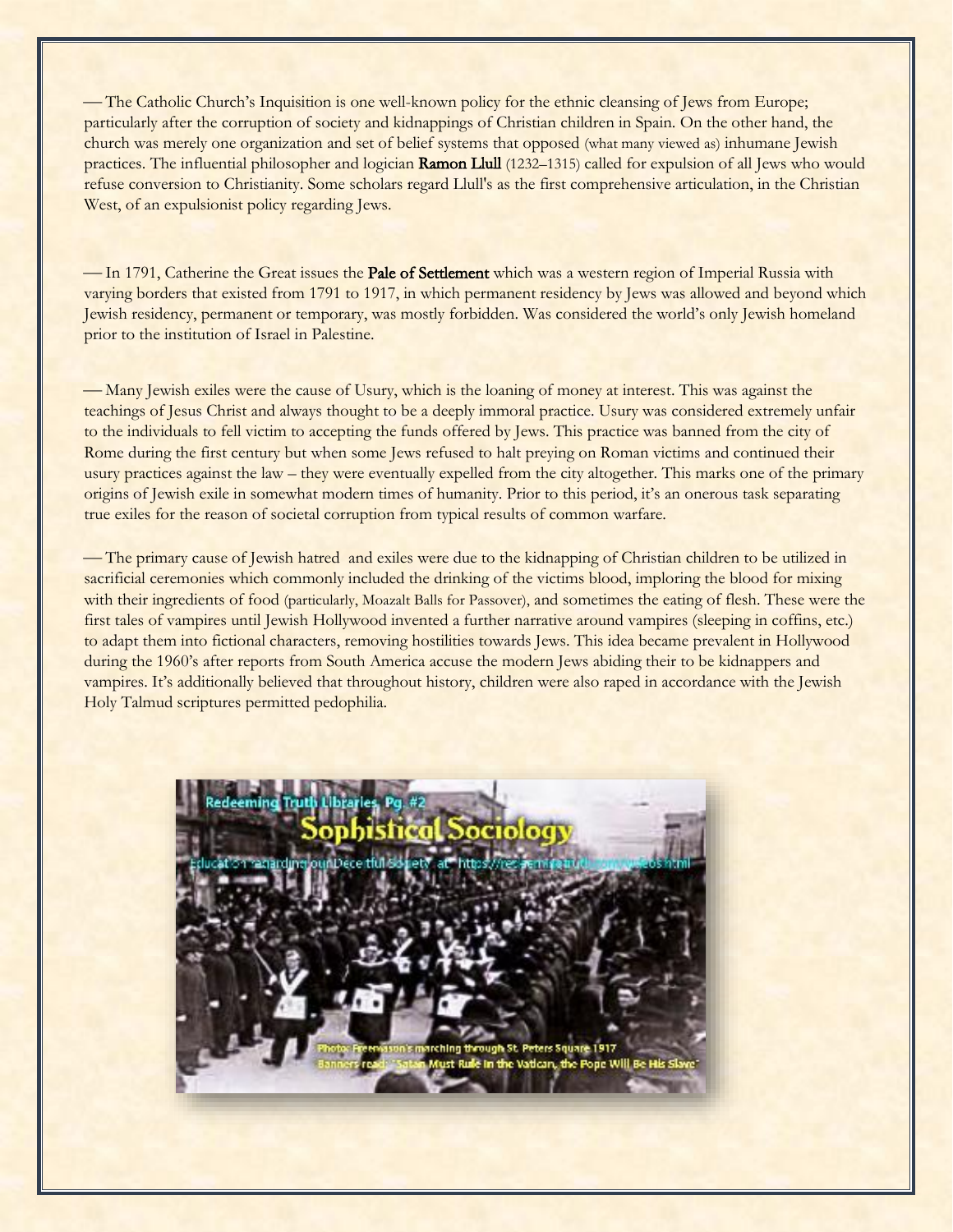# **Antiquity** ⎯ **1 st Millennium**

### 733 B.C.

• King Tiglath deports the Israeli from Samaria

722 B.C.

• King Sargon II captures and deports the Northern Kingdoms of Israel and deports the population to Khorasan. Ten of the twelve Tribes of Israel are considered lost.

597 B.C.

• Removed from Judaea and taken into Babylonian captivity

19 A.D.

• Expulsion from the city of Rome by Emperor Tiberius together with practitioners of the Egyptian religion.

41-53 A.D.

• Claudius' expulsion of Jews from Rome for their refusal to halt usury practices

70 A.D.

• The defeat of the Great Jewish Revolt. Masses of Jews across the Roman Empire enslaved, while many others flee.

119 A.D.

• Large Jewish communities of Cyprus, Cyrene and Alexandria obliterated after the Jewish defeat in Kitos War against Rome.

**"***The Jews were destroying both Greeks and Romans. They ate the flesh of their victims, made belts for themselves out of their entrails, and daubed themselves with their blood. In all 220,000 men perished in Cyrene and 240,000 in Cyprus, and for this reason no Jew may step foot in Cyprus today.*<sup>**"** — Cassius Duo</sup>

## $135-6$  A.D.

• Expelled from Judaea and Jerusalem after Emperor Hadrian and the Romans suppressed the Bar Kokhba's revolt, and renamed Judaea Syria Palaestina.

The Romans suppressed the Bar Kokhba's revolt. Emperor Hadrian expelled hundreds of thousands Jews from Judea, wiped the name off maps, replaced it with Syria Palaestina, and forbade Jews to set foot in Jerusalem

415 A.D.

• Jews expelled from Alexandria under the leadership of Saint Cyril of Alexandria. [12]

629 A.D.

• The entire Jewish population of Galilee massacred or expelled, following the Jewish rebellion against Byzantium.

7th century

• Muhammad expelled Jewish tribes Banu Qaynuqa and Banu Nadir from Medina. All three tribes previously had a peace treaty with Muhammad, but they broke the treaty, sided with the opposition, and the Banu Qurayza launched a war against Muhammad